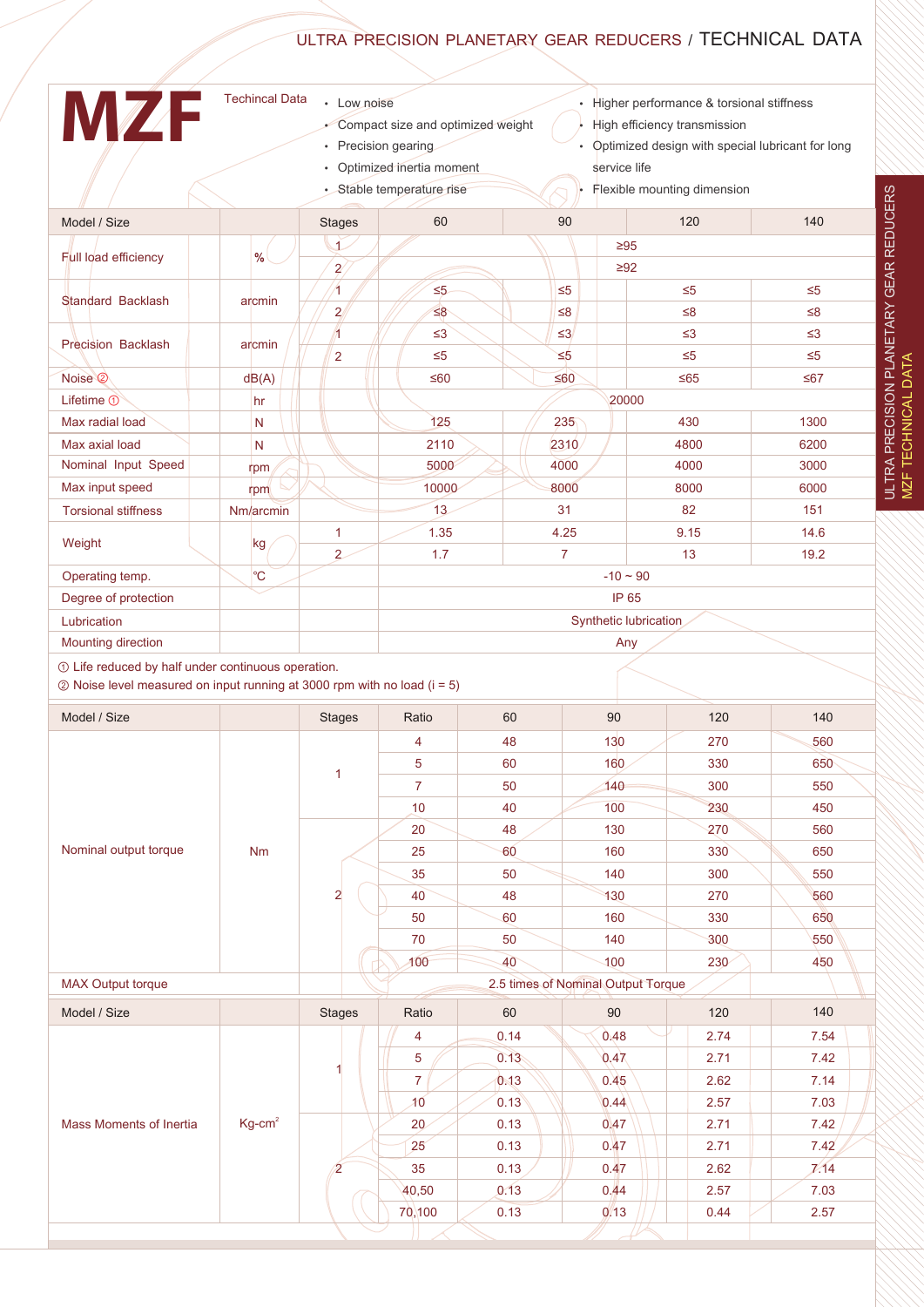## ULTRA PRECISION PLANETARY GEAR REDUCERS / PROFILE DIMENSIONS



ØD4 ØD10 ØD2 ØD9

L6

ØD11

 $\frac{5}{2}$ 

ØD5

 $\dot{\oplus}$ 

`Ø

 $\oslash$ 

Ĉ

**OPP** 

000

 $\overset{\rightharpoonup}{\oplus}$ 

Ċ

೧

**PD**8

 $\circledcirc$ 

C

 $\alpha$ 

 $\dot{\Omega}$ 

 $\overline{\circledcirc}$ 

ØD7 ØD6

 $L9$ L10

G3

 $^{\circledR}$ 

10

 $\oslash$